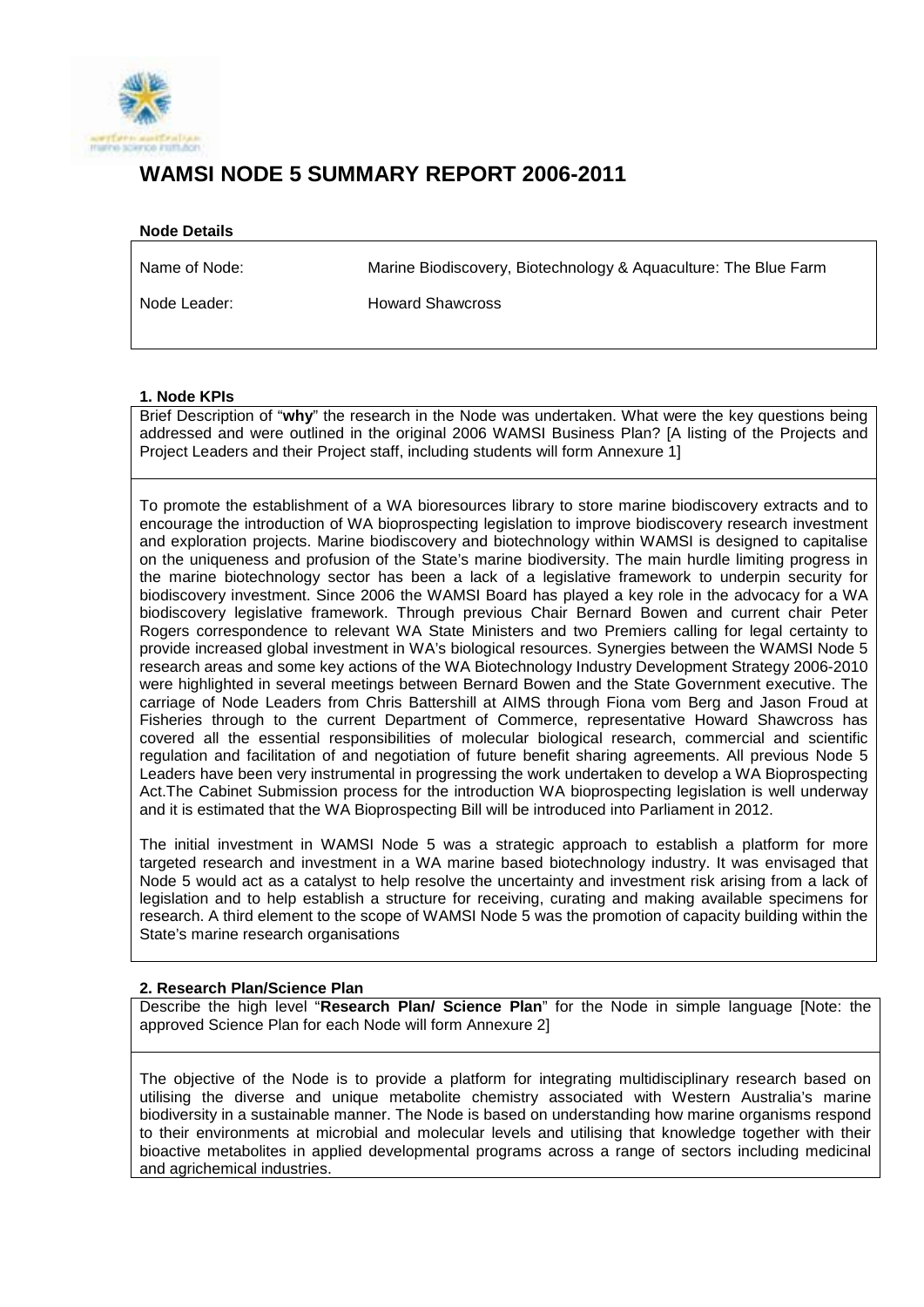The original Node 5 Science Plan and Business case built on the broad concept in the original WAMSI Business Plan to implement a suite of complimentary projects as a proof of concept for sustainable marine biotechnology for the State against a backdrop of effort to support the necessary re-definition of biodiscovery policy in Western Australia. Key components of the plan assumed ongoing activities to support a review of relevant legislation within the State needed to provide security for business development, of any opportunity associated with marine biodiscovery, in the current absence of a specific policy system; and provide a robust scientific program to build on existing capability and immediate opportunity in the state. The strategy was put in place to achieve outcomes across a range of relevant sectors including medicine and agriculture. The aim of Node 5 was to identify opportunity; stakeholders and co-investment sources; and provide an achievable strategic pathway relevant to WAMSI. Project Plans were furnished incorporating feedback from the R&D committee providing for prioritisation of work to facilitate as much positive pressure on policy development as is appropriate and to provide achievable research projects for the funding allocated and collaborative support available.

#### **3. Research Activities**

Describe the "**Research Activities**" for the Node in simple language. Please try and summarise the methodologies utilised as part of each Project in the Node [Note: the methods section of the approved Project Plans will form Annexure 3]

## **5.1 Western Australia Marine Bioresources Library (WAMBL)**

Collections of marine frozen samples have been made in the past during research voyages throughout the State. These have not been processes for any screening activity due to a lack of appropriate regulatory permission. Some of these collections date to the mid 1980's (AIMS collection) and others have been collected in the late 1990's to present (AIMS, Western Australian Museum). These collections are scattered in repositories at UWA, AIMS and the WAM. This project employed a Technical Officer (TO) to gather these collections into a single repository (WAM). This project established a table linked to the Western Australian Museum marine invertebrates collections database. Consequently data is backed up every 24 hours. The table fields were modelled on the AIMS Bioresources Library database and include amount of frozen material and how and where it is stored, as well as tracking material that has been sent for research.

A library of sponge specimens has been established in the WA Museum with 157 frozen Commonwealth collected samples and 50 State collected samples incorporated into WAMBL. 466 frozen samples with extracts, collected from Western Australian waters are virtually incorporated into WAMBL i.e they are held at AIMS in Townsville but have been 'signed over' to WAMBL which is now their only release point for biodiscovery research. The WAMSI project did not identify funds for the AIMS material to be physically incorporated into WAMBL. This aspect is being costed in the business plan currently being drafted that will also identify the costs associated with continuing to operate WAMBL.

The milestone related to the release of samples for biodiscovery research to WAIMR was delayed for over one year, from July 2009 to October 2010, reflecting this significant difficulty. The solution was an agreement between Fisheries, WA and UWA which allowed for samples to be released to research institutions associated with UWA. It is uncertain if a similar agreement would have to be negotiated between Fisheries and a research institution if the latter was not associated with UWA. Currently non UWA affiliates have shown interest in accessing WAMBL samples, the latest being a researcher at the Chem Centre, Curtin University in April 2011, but have not currently finalised the Fisheries reg 179, which is the permit required to handle WAMBL samples. Subsequent release of samples to UWA affiliates has been straightforward.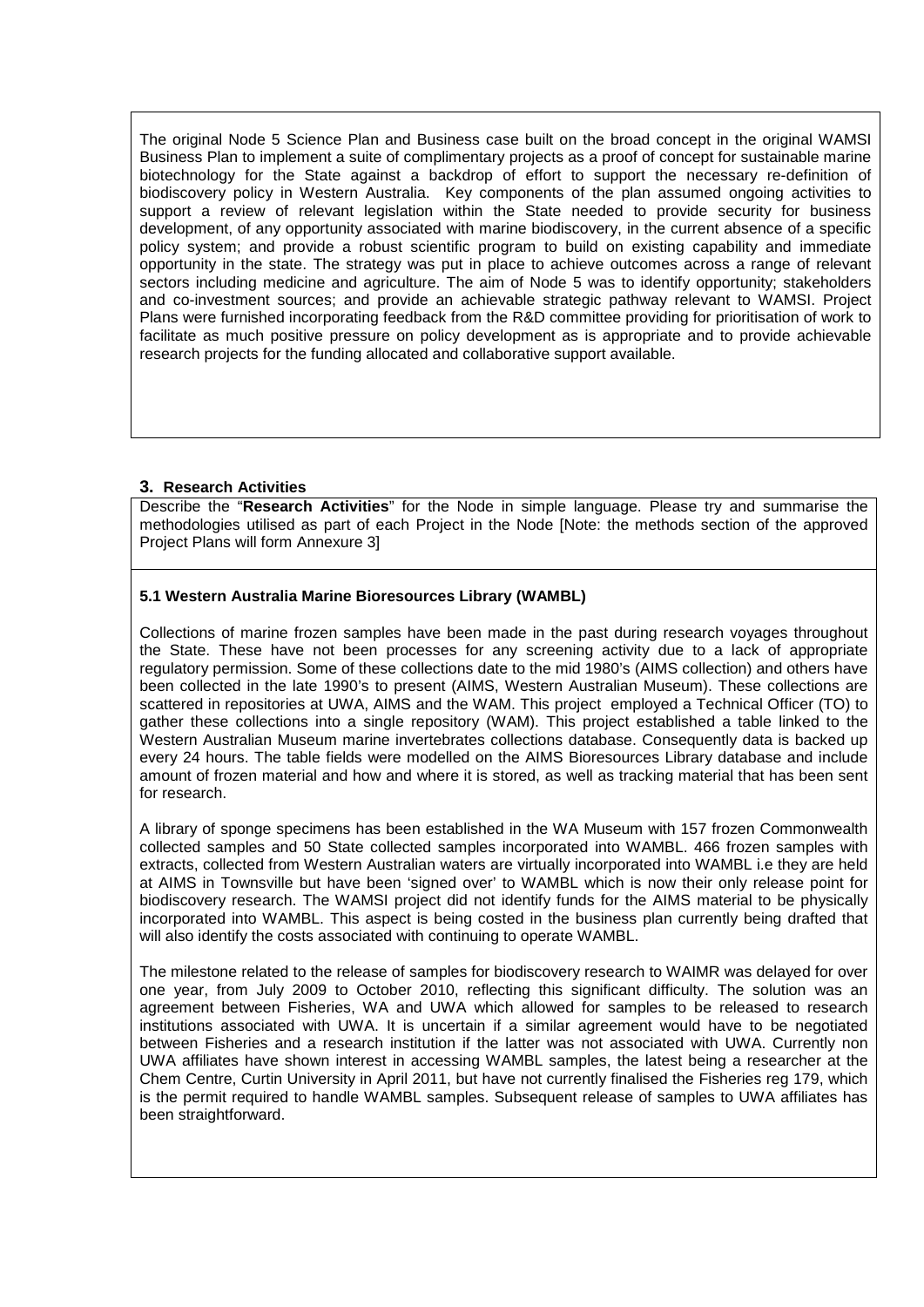#### **5.2 Biomolecular Diversity and Partnered Biodiscovery**

The project has two general components: one is based on marine natural product lead identification from Western Australian marine biodiversity (macro-organism) in conjunction with one complimentary biomedical partner (WAIMR); the second being an opportunity associated with investigation and elaboration of marine microbes and the secondary metabolites they elicit. The goals are to identify valuable lead compounds from Western Australia's marine biodiversity utilizing a hypothesis driven approach to optimize discovery potential as well as adding to the knowledge about the role of marine secondary metabolites in nature. The key aim of the project was to perform proof-of-principle studies on a carefully selected group of marine samples in order to identify ones that have novel anticancer properties. This is an area of significant interest world-wide, as some marine-derived compounds are now entering early phase clinical trials in patients with cancer. So the precedent is a good one, and as WA has such unique and diverse marine organisms, the project holds great promise.

Fifty compounds isolated from up and down the WA coast were carefully selected by Prof Battershill and Dr Evans-Ilidge for potential anticancer activity based on an intimate knowledge of the marine organisms and Prof Battershill's experience in the mining of other organisms with a collaborator at the NIH in the USA. These samples were provided by AIMS to Dr Jane Fromont from the WA Museum, who then delivered them to the Leedman laboratory in WAIMR (Western Australian Institute for Medical Research) as freeze dried preparations. They were then dissolved predominantly in methanol and used in cell proliferation assays to determine the IC50 of growth inhibition of two different human cancer cell lines (LNCaP, human prostate cancer; MCF-7, human breast cancer).

#### **5.4 Microbial Quorum Sensing**

The project examined the biomolecular diversity associated with marine micro-organisms and explored the capacity of microbes to elaborate metabolites through Microbial Quorum Sensing or as influenced in symbioses by micro-environmental variables.

The project was set up to investigate aspects of the diversity, ecology and application of novel marine natural products termed quorum quenching compounds (QQCs). These products have potential pharmacological and commercial uses in the control of bacterial activities (including human and aquaculture disease and biofouling), and also have important ecological roles, including in invertebrate and algal settlement. The following are the key steps that were undertaken in the methodology behind this project.

#### *Bioassay for detection of QQ bacteria:*

Natural marine samples were screened for the presence of bacteria with QQ activity using a bioluminescence inhibition assay developed specifically for the purpose.

#### *Bacterial isolation, culture and purification:*

Bacteria testing positive in the screening assay were isolated, purified and preserved using standard microbiological culturing techniques.

#### *Bacterial identification:*

Bacterial isolates were identified using exhaustive biochemical testing to establish phenotypic characteristics, volatile fatty acid analysis, and molecular techniques based on 16S RNA analysis of genomic DNA. Test results were compared with published data on bacterial phenotypes (phenotypic characters) and online BLAST sequences (molecular analysis). Known and unknown isolates were grouped using phylogenetic analysis.

#### *Confirmation of QQ activity and qualitative QQ assay:*

The purified bacterial isolates were assessed for QQ activity in a quantitative assay (based on spectrophotometric methods to detect both growth and bioluminescence, enabling assessment of relative bioluminescence inhibition.

#### *Extraction, purification and identification of QQCs:*

Using a bioassay-directed procedure the QQCs from selected bacterial isolates were purified and identified using a combination of chemical procedures including solvent extraction, HPLC, GC, NMR and MS.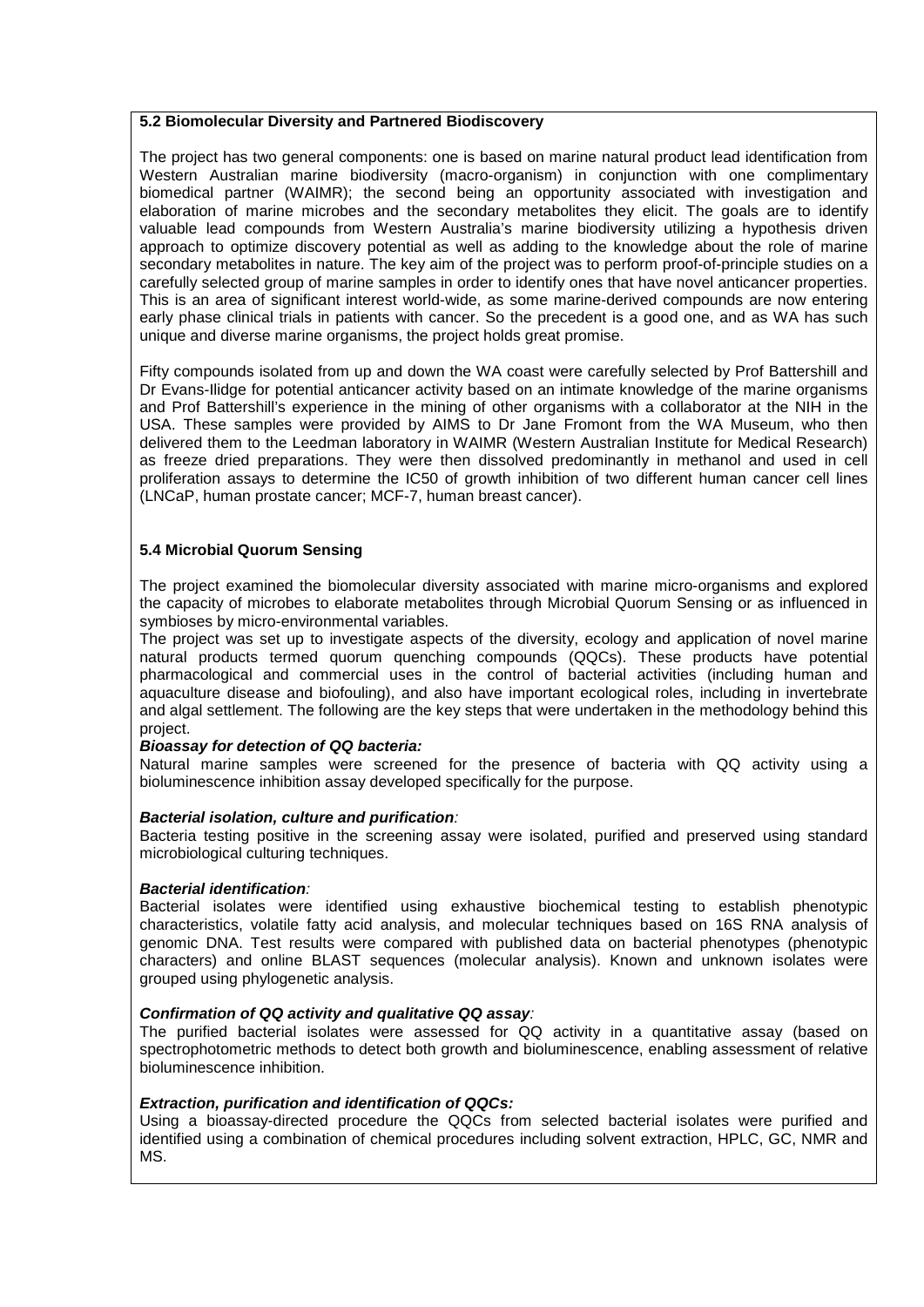## *Assay of QQCs against additional quorum sensing processes:*

Purified QQCs from the selected bacterial isolates were screened for their effects in a range of QQ assays including inhibition of bioluminescence by *Vibrio harvey*i, pigment production by *Serratia marcescens* and *Chromobacterium violaceum*, and biofilm formation by *Pseudomonas aeruginosa.*

# **4. Research Findings**

Describe the "**Research Findings**" for the Node in simple language. Follow the sub-headings:

a. Overall research findings [very high level]

The promotion of the establishment of a WA bioresources library to store marine biodiscovery extracts and development of 'operational procedures' for users of WAMBL to obtain a WA Fisheries Regulation 179 authority to access samples in WAMBL. Both the promotion of WAMBL and development of operational procedures were severely delayed due to the uncertainty and delays in permitting.

b. Specific research findings/ outputs [specific to the individual projects]

# **5.1 Western Australia Marine Bioresources Library (WAMBL)**

Development of 'operational procedures' for users of WAMBL to obtain a WA Fisheries Regulation 179 authority to access samples in WAMBL. WAMSI specimens added in 2010, written prior informed consent to place in WAMBL obtained from AIMS. Pending success for additional resources, produce draft business plan for WAMBL, including a cost analysis to operate WAMBL. The delay of two and a half years for the access to 50 samples held at WAMBL was a serious impediment to progress on the project. The uncertainty of future investment in the repository is a key issue going forward.

# **5.2 Biomolecular Diversity and Partnered Biodiscovery**

The identification of novel compounds from a unique source of samples, purify them by bioguided factionation and then develop lead compounds as potential anti-cancer drugs. The expected outcome would be several purified lead compounds which are anticipated to have compelling anti-cancer properties. Successful collaboration between WAMBL and WAIMR on Regulation 179 process after a significant delay.

## **5.4 Microbial Quorum Sensing**

Successful completion of PhD project to:

Search for bacteria producing quorum quenching compounds (QCC), assess the diversity of QCC effects and mechanisms of action of QCC, and assess the potential applications of QCC.

The major differences from what was originally proposed were (a) the decision to focus on marine bacteria as a source of QQCs, made because the production of these compounds by bacteria greatly simplified (because of the capacity to grow the bacteria in culture) the generation of material for chemical analysis; and (b) less of a focus on objectives (iii) and (iv) in preference to investigating possible mechanisms of action (objective ii). This was in part necessitated by the complexity of the analysis of mechanisms of action.

c. Intra-Nodal scientific outcomes [across the projects]

Collaboration between WAMBL and WAIMR to access samples through the Regulation 179 authority.

d. Inter-Nodal scientific outcomes [between this and another Node[s]

None at present.

e. What wasn't addressed by the Node research, but is likely to be important from a scientific perspective?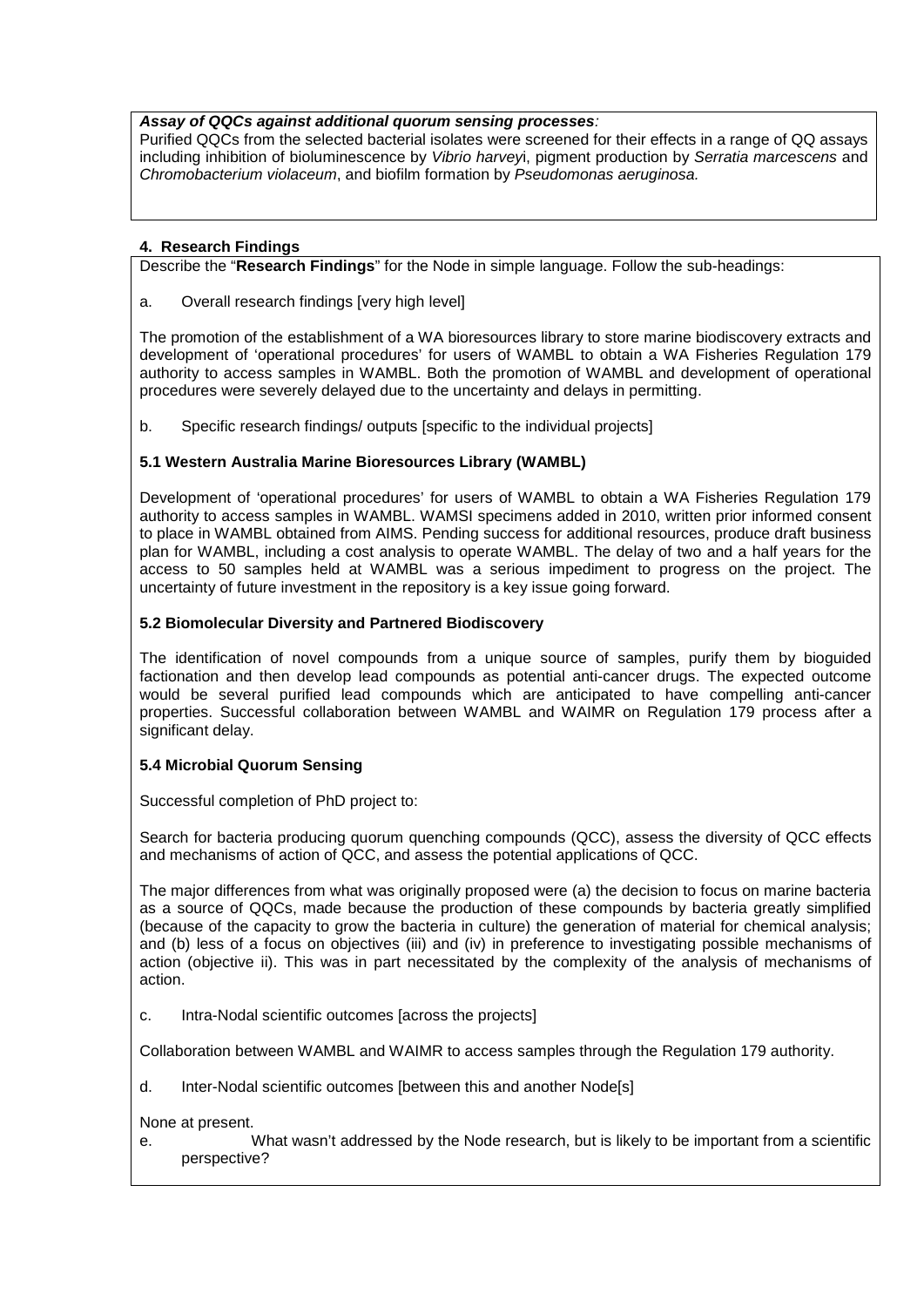Once WA bioprospecting legislation is implemented what effects that will have marine research and what type of research will be a priority as well as the uncertainty of investment and the need for legislation, organised institutional processes for managing specimens and capacity building. For the future fact finding outcomes a WAMSI sponsored marine biodiscovery workshop held in Perth in 2012 would promote impending legislation as well as open up discussion on possible collaborations between research organisations in marine biodiscovery as well as biotechnology industry players.

[Note: the final Project Reports for the Node will form Annexure 4]

# **5. Implications for Management (address the "So What")**

- *a) What "management objectives" were being addressed by the research in this Node?*
	- Influencing beneficial review and enactment of new policy governing marine bioprospecting in the State.
	- Create a marine bioresources repository
	- Develop industrial partnerships for ongoing research
	- Develop products for medicine and agriculture
	- Revenue streams for R&D and royalty opportunity downstream
	- Patents and papers
- *b) Who are the key management agency "beneficiaries" of the work in this Node?*

Department of Fisheries, West Australian Museum, WAIMR, UWA, Curtin University, Murdoch University, Edith Cowan University, ChemCentreWA, Department of Commerce, Department of Environment and Conservation, SEWPaC, AIMS

## *c) What "management strategies" were being addressed by the research in this Node?*

Scoping of critical risks including ability to influence legislative policy, the reduction of the gap between research and commercialisation through building on experience and developing secure industry partnerships.

d) What "strategies and actions" are likely to be changed as a result of the research in this Node?

The main refocusing of the Node 5 strategies has been affected by the still current lack of legislation. The previous Node 5 Leader Jason Froud worked tirelessly and eventually successfully to find an alternative strategy for access to marine samples based around the use of Regulation 179 of the *Fish Resources Management Regulations 1995.*

Regulation 179 of the *Fish Resources Management Regulations 1995* prohibits the taking or handling of fish for the purposes of genetic or chemical extraction or analysis unless approved or authorised to do so by the CEO of the Department of Fisheries. The Department of Fisheries had been considering an application from the University of Western Australia for a permit under Regulation 179 on behalf of WAIMR and linked directly to the research undertaken by Project 5.2 Leader Peter Leedman. If approved, the permit would enable WAIMR to assess/search for bioactive metabolites in 50 extracts from sponges and ascidians collected in Western Australian waters that were held at the Western Australian Marine Bioresources Library. With regard to the issue of benefit sharing, the Department of Fisheries did not enter into an explicit benefit sharing agreement with UWA at the time. Instead, the Department of Fisheries developed a Heads of Agreement with the UWA which would require the university to enter into a benefit sharing agreement with the Western Australian Government in the event the university wishes to commercialise any of its findings from this project. The proposed Regulation 179 permit is conditioned so that it is a offence for UWA to breach its obligations under the Heads of Agreement.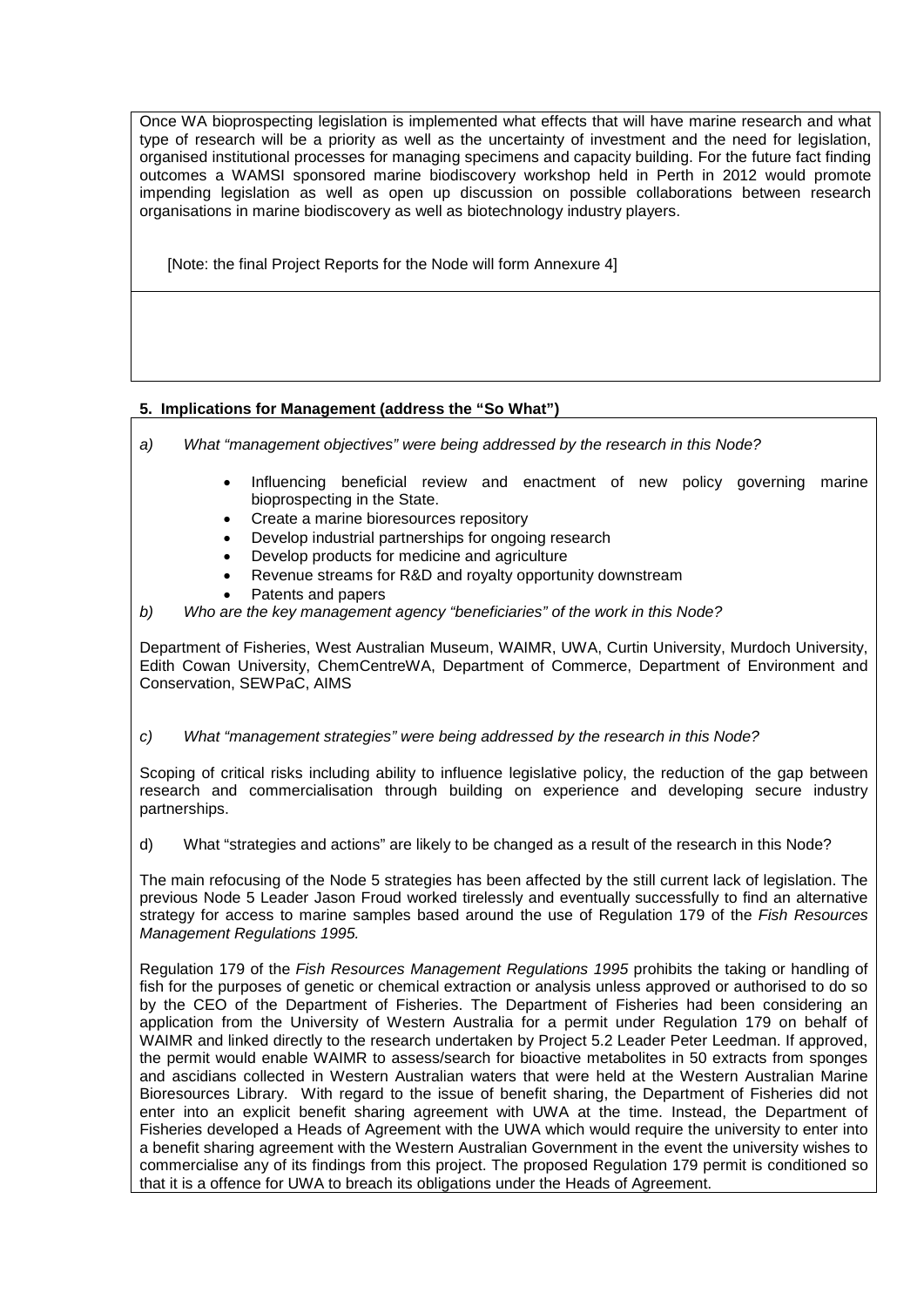The CEO of the Department of Fisheries indicated his intention to approve the Heads of Agreement and issue the Regulation 179 permit to UWA in October 2010. A full two and a half years after WAIMR's initial application to WAMBL.

Operating procedures to access material for biodiscovery purposes from WAMBL were established in December 2009. These procedures and the Material Transfer Agreement have been used on the two occasions extracts and samples were released for biodiscovery, to WAIMR and to the Pharmacology Unit, School of Medicine & Pharmacology, UWA. Further, these operational procedures and MTA were drafted such that they can continue to be used when Biodiscovery Legislation is introduced in Western Australia.

e) Has the research in this Node improved "management effectiveness"?

Yes through the establishment of operating procedures for WAMBL and the "case study" previously mentioned of the use of a Heads of Agreement for future collaborations.

f) Are the research findings "easily accessible" and in a format that allows for ease of interpretation and "take-up" by management agency staff? How has this "knowledge transfer" been facilitated to ensure the maximum value has been gained from the research?

The Project Reports in Annexure 4 clearly state the findings, the need for improvement in processes and major impediments due to a lack of legislation.

g) Has the research in this Node improved the overall management of the marine/ coastal environment in WA? How and give examples.

Not directly but once legislation is implemented the findings of this node will be an invaluable tool for the administration of a standardized approach to the management of marine resources. h) What are the longer-term likely impacts of the research for the State?

All three projects have facilitated work towards an understanding of the access and benefit sharing agreement process and progress towards State biodiscovery legislation as well as an understanding of the value of collections of marine samples both in terms of increased knowledge of the State's biodiversity as well as the potential for the commercial development of synthesized marine samples.

## **6. Capacity Building**

Detail the additional "capacity building" this Node has provided to WA. Considerations include Masters and PhD students, postdocs, technical support staff, research staff, equipment, facilities, building expertise and associated "knock-on" opportunities and income streams.

## **Jamie Summerfield (PhD candidate).**

Jamie carried out the Microbial Quorum Sensing study under the supervision of the other participants. There was establishment of key collaborations with AIMS and the US National Cancer Institute for Project 5.2. All three projects have had presentations at past WAMSI symposia. .

Infrastructure established specifically for the Western Australian Marine Bioresources Library **(WAMBL)** includes marine invertebrates collections database. The collections database contains all details on provenance of the specimens, including all collecting data including georeferencing of locations and depths.

**Guidelines for access to WAMBL**: these guidelines provide advice on how to fill out a Fisheries reg 179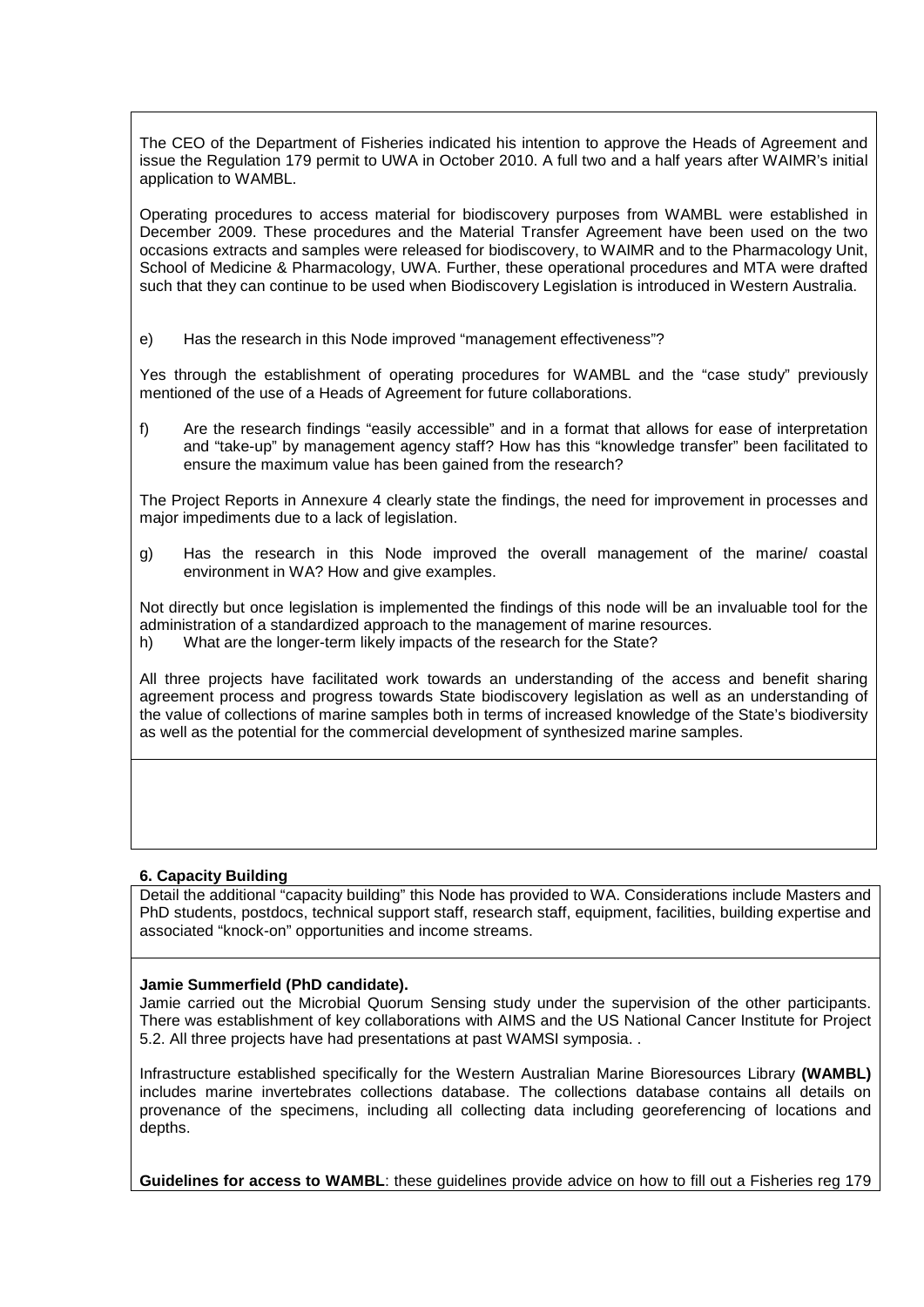permit to access samples from WAMBL. They explain reporting requirements and what to do with material remaining post project. They also contain the Material Transfer Agreement between WAMBL and the recipient of the samples which must be signed before samples are released from WAMBL, and all terms and conditions associated with the agreement.

**Library Inventory**: this project established a table linked to the Western Australian Museum marine invertebrates collections database. Consequently data is backed up every 24 hours. The table fields were modelled on the AIMS Bioresources Library database and include amount of frozen material and how and where it is stored, as well as tracking material that has been sent for research (list of fields below). The collections database contains all details on provenance of the specimens, including all collecting data including georeferencing of locations and depths (list of fields below).

**Guidelines for access to WAMBL**: these guidelines provide advice on how to fill out a Fisheries reg 179 permit to access samples from WAMBL. They explain reporting requirements and what to do with material remaining post project. They also contain the Material Transfer Agreement between WAMBL and the recipient of the samples which must be signed before samples are released from WAMBL, and all terms and conditions associated with the agreement.

**Permissions**: The WA Museum and other WA institutions hold frozen samples collected for biodiversity purposes, but of suitable provenance for WAMBL. WAMBL established a standard letter requesting formal lodgement of these samples into WAMBL. Permissions were achieved for collections of both Commonwealth and State samples, which are now held in WAMBL.

**Storage**: There are three 700 litre freezers holding bulk sample in WAMBL. 2g aliquots are held in a - 80°C upright freezer in small storage boxes, and 10g aliquots for rapid replacement of 2g aliquots are held in a dedicated chest freezer. All freezers are on the Museum back up electrical system (generators) so power cannot fail to these collections. Provenance is excellent.

## **7. Data Management**

Summarise the "Data and Information products" that have been generated by this Node.

## **Project 5.1**

WAMBL database fields including registration number, number of samples, sample size, storage location MIZ (marine invertebrate zoology) database fields including registration number, species and geographic data

**Project 5.2** Information applies to dataset **Project 5.4** Information applies to dataset

## **8. Modelling**

Describe [where applicable] the modeling tools that have been created by this Node. What are their strengths and limitations?

The key modelling tools in Node 5 revolve around the access to the Western Australian Marine Bioresources Library (WAMBL). The WAMBL Project Leader scoped four main objectives for the establishment of the re.pository.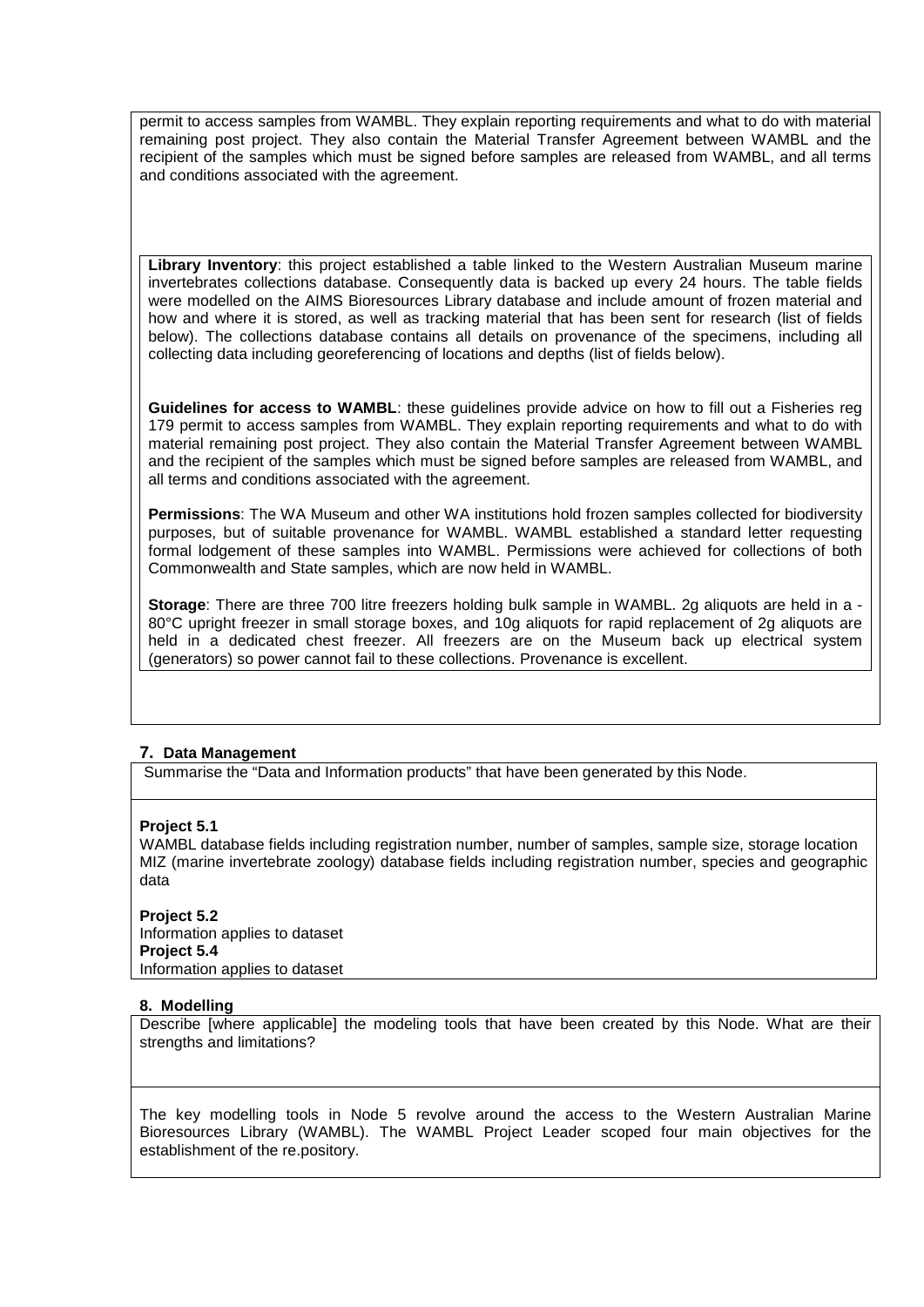**1** Establish a marine bioresources library to facilitate sustainable access to characterised Western Australian marine biodiversity for biodiscovery. These guidelines provide advice on how to fill out a Fisheries Reg 179 permit to access samples from WAMBL. They explain reporting requirements and what to do with material remaining post project. They also contain the Material Transfer Agreement between WAMBL and the recipient of the samples which must be signed before samples are released from WAMBL, and all terms and conditions associated with the agreement.

**2** Establish standard operating procedures to access samples in the library in compliance with all access and benefit sharing provisions required by WA State government agencies and WA Museum data capture requirements.

**3** Maximise the capture of knowledge regarding Western Australian marine biodiversity that is made available for biodiscovery, and consolidate it at the Western Australian Museum in a format that is accessible to the State's natural resource managers.

**4** Identify ways that the Western Australia Marine Bioresources Library could be maintained and expanded after the completion of WAMSI. A collaboration between stakeholders in Node 5 will result in a business plan not only assessing the future funding requirements of WAMBL but also WA marine biodiscovery industry needs in general.

The WAMBL model certainly provides a clear process for the access, transfer and analysis of marine resources collected in WA. Unfortunately as has been documented, the lack of relevant legislation and the uncertainty of current regulatory provisions has interrupted the process. Once legislation is in place it is hoped the WAMBL model will operate to its full capability

The Node has pointed the way through a proof of concept approach to the potential cross collaborations between State Government, academia and biodiscovery industry players for value added marine research focussed on the commercial applications of biodiscovery.

## **9. Societal Benefits**

Summarise the societal benefits of the research in the Node [suggest you summarise section 7 [*Benefits*] from the individual Project Reports]. Give a snapshot of where we were at the beginning of 2006 and where we are in mid 2011?

## **5.1 Western Australia Marine Bioresources Library (WAMBL)**

**Environmental:** The Western Australian Museum marine invertebrates collections database contains all details on provenance of the specimens in WAMBL, including species identification, and all collecting data including georeferencing of locations and depths. Therefore this database provides information on where the species occur.

**Technical:** The project has delivered a Material Transfer Agreement that can be used as a model or template for transfer of specimens or extracts for biodiscovery research and a standardised prior informed consent letter to signover specimens for biodiscovery research as per international biodiscovery agreements.

The procedures in this Project have been gradually developed from 2006 through 2011. Most of the projected outcomes have been achieved. The transfer of samples process has been delayed resulting in less amounts of data recorded.

#### **5.2 Biomolecular Diversity and Partnered Biodiscovery**

In 2006 there was a lot of optimism for this project's expected outcomes. Delays in the regulatory applications for the transfer of samples have meant that by 2011, the project's potential social benefits were severely jeopardised.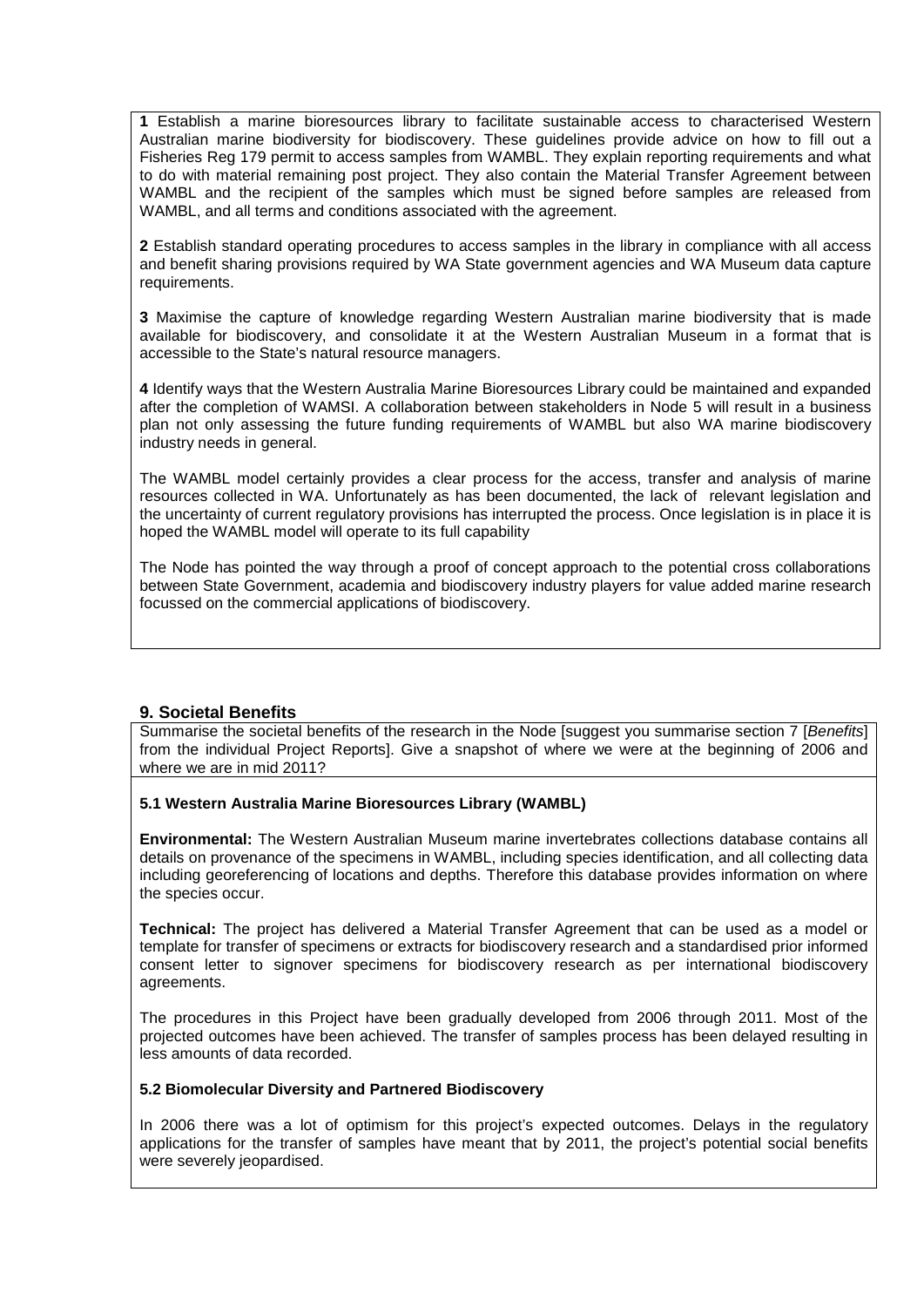#### **5.4 Microbial Quorum Sensing**

This project comprised an initial survey of the production of a unique class of chemical compounds (QQCs) by marine bacteria, and a preliminary assessment of the mechanisms and scope of activity of any compounds identified. Consequently, it was not expected that commercially useful products would be generated, although this was a possibility. However, the project has clearly demonstrated that there is the potential to discover and develop novel QQCs from marine bacteria, and suggests that this is an area worth pursuing. Although still in a developmental stage, the research has focussed on alternative ways of controlling harmful and detrimental microbial activities, and indicates the potential for new natural products to be found from marine bacteria to address important industrial and medical issues, including antibiotic resistance.

#### **10. Future Research**

Further work recommended. Outline what the next stage of the Node research should look like [if it was to continue] and where are the priority regions? Outline your hopes for the future as it relates to the ongoing uptake and maintenance of this work

As is stated by many researchers across Australia, bioresources are the "bio" in biodiscovery and likewise biodiscovery is definitely the "bio" in biotechnology. Approximately 50% of all drugs in use come from natural products or synthetic copies of natural products. Bioprospecting and biodiscovery typically requires high levels of investment, over long lead times and involves high financial risk. Within this scenario comes the added complication of previously unavailable standardised access benefits and sharing arrangements. To facilitate a growing biotechnology and biodiscovery industry government, academia and industry need to collaborate to promote a future legislation in order to enhance global investment. The importance of a value added WAMBL with not only greater capacity to accept more samples for research as well as the ability to transfer data can not be emphasised enough. A future funding model for WAMBL may be focussed on the need for a National Compound Library initiative. The biomedical applications from WA's marine samples have been well documented but there are many other potential sector applications such as environmental, agricultural, alternative energies and industrial. The opportunities exist for further research into microalgae applications for biofuels, bioremediation, bio-mining and as a source of omega 3 antioxidants.

The three main objectives for a better WA marine biodiscovery future will definitely focus on a funding model for WAMBL, implementation of the WA Bioprospecting Act in 2012 and subsequent downstream research activities.

Over 100 delegates from all states and territories of Australia came together to share key developments in research and policy at the second National Biodiscovery Forum, held at Flinders University 4<sup>th</sup>-5<sup>th</sup> August 2011. At the forum it was recognised that Australia was one of the world's first nations to implement benefit-sharing agreements and has set world standards. These themes were continued on Day 2, with detailed discussions on the 2010 Nagoya Protocol on access and benefit sharing of global genetic resources. Other take-home messages from the Forum included the need to value add to marine resources by the use of taxonomic and cross referenced collections so as to facilitate investment in the research and development pipelines; the importance of communicating the science of biodiscovery not only to academia and government but most importantly to industry. There was only one representative from industry at the conference which was an indication that this sector needs to be better engaged. The other harsh reality of biodiscovery research is that not one commercial product has so far resulted from the three pieces of legislation surrounding Australian biodiscovery. This is an indication of the long lead times and large investment required for such activities.

The Forum was a great example of the intensive research undertaken nationally in sponges, actinobacteria, bioinformatics, ex-situ repositories, microalgae, fungi, food production, seagrasses and traditional knowledge and demonstrated the potential for Western Australia to be a key player in these research disciplines.